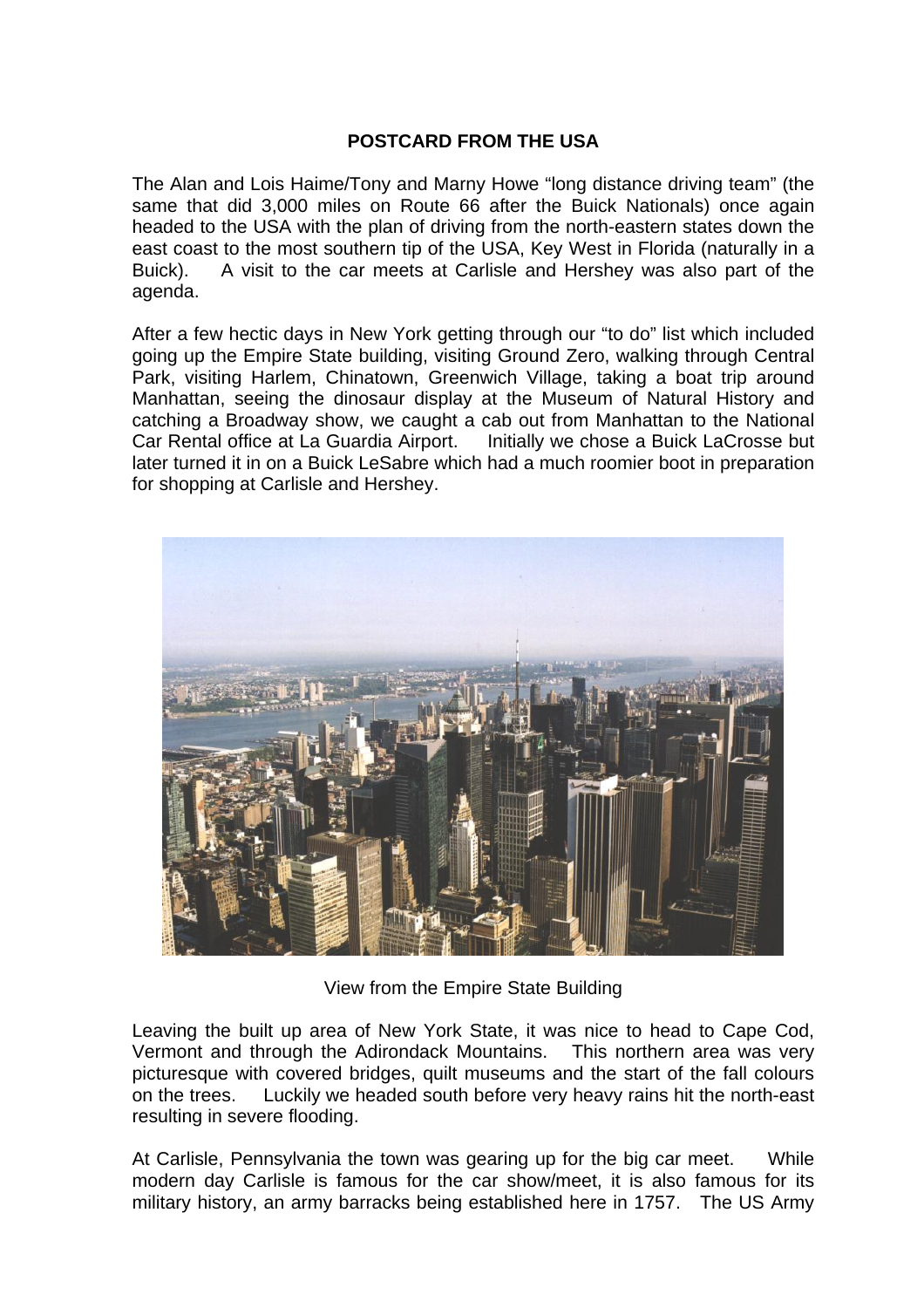War College was relocated here in 1951 as the Army's senior educational institution. Such wartime heroes such as General Normal Schwartzkof, General Matthew Ridgway, General Omar Bradley, General George Patton and President Dwight Eisenhower all received training here.

Every large truck in the USA seemed to be bearing down on Carlisle as vendors and goods arrived. On the afternoon of 28 September we deposited our luggage in a nearby motel and headed to the showgrounds. Most vendors were still setting up but some Buick sellers were tracked down from the excellent maps provided, shopping lists were produced and buying commenced. Car manuals were definitely a good buy. The afternoon was very warm and humid so it was decided a cooling ale would settle the dust once we left the showground. Never let anyone say that Australia has outdated licensing laws - Australia is positively liberated compared to the US. It seems if a restaurant has "family" in its title, you can bet your boots they won't sell a beer! We did manage to find an "Applebees" which is a franchise bar/grill and which we knew from previous occasions, served good food and a cold beer. It took twice as long to get back to the motel because of one-way roads (which weren't there when we drove to the restaurant) and roads splitting into Y-shaped intersections.

The next day the heavens opened and down it came. Luckily we could buy ponchos inside the showground and splash happily around, keeping mainly dry. Early Auto (magazine) had a pavilion of cars for sale, in particular an immaculate 1965 white Riviera which looked as though it had just come off the production line - for \$US20K.

Car covers were purchased and all sorts of things which all of a sudden seemed to just about fill the Le Sabre's trunk.

The organisers of Carlisle definitely deserve a pat on the back. The maps of vendors stalls were easy to follow, toilets were plentiful, great food stalls were dotted everywhere and the literature on cars was incredible.

To fill in time between Carlisle and Hershey we visited nearby Gettysburg battlefield again. We had all been there on previous visits but I think something extra is gained at every visit. The lay out and monuments are very evocative of the tragedy that took place over those few days.

The visit to Hershey and beyond will take place at the next "Postcard".

Some car news ....

Those who visited at Flint in 2003 and went to the Hamtramck engine plant will recall seeing the new dark red Buick Rainier four-wheel drive on the forecourt. Spotted a few of these in parking areas, they are definitely one big stylish looking SUV. What a pity they aren't imported into Australia, they would definitely give the rice rockets a run for their money.

A car fashion trend in the US is the return of the "woodie". Woodie application is seen on everything from SUVs to PT Cruisers. Saw a 50s Buick woodie which looked great.